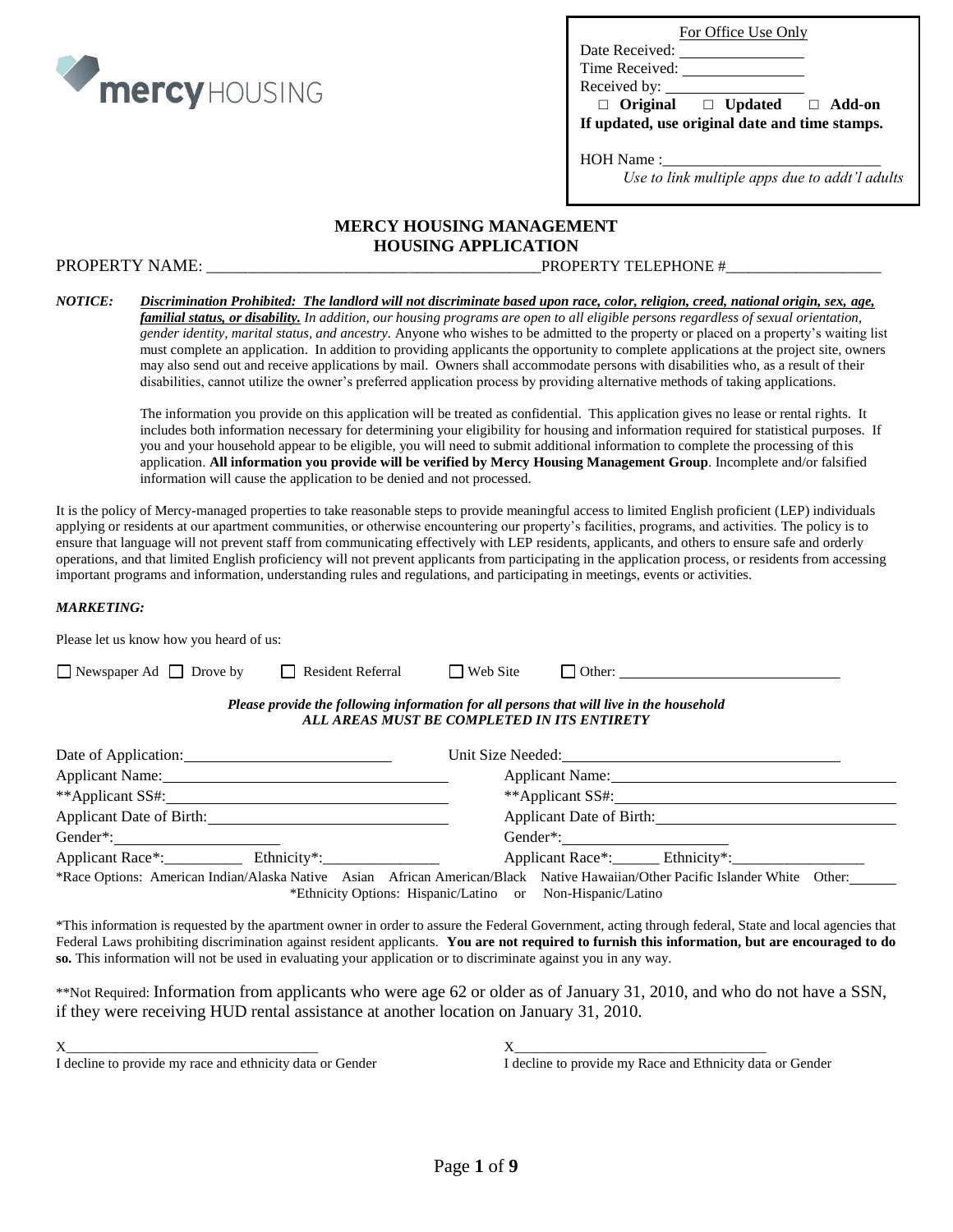# *General Information:* Please complete each field below. Answer each question as completely as possible. **Enter N/A for all blank fields.**

| <b>GENERAL INFORMATION</b>       |                      |         |                                                                                                                                                                                                                                        |                                                                                                                                                                                     |  |
|----------------------------------|----------------------|---------|----------------------------------------------------------------------------------------------------------------------------------------------------------------------------------------------------------------------------------------|-------------------------------------------------------------------------------------------------------------------------------------------------------------------------------------|--|
|                                  |                      |         | Applicant                                                                                                                                                                                                                              | Applicant                                                                                                                                                                           |  |
| Full Name (First, Middle, Last): |                      |         |                                                                                                                                                                                                                                        |                                                                                                                                                                                     |  |
| Mailing Address:                 |                      |         |                                                                                                                                                                                                                                        |                                                                                                                                                                                     |  |
| City, State, Zip:                |                      |         |                                                                                                                                                                                                                                        |                                                                                                                                                                                     |  |
| County:                          |                      |         |                                                                                                                                                                                                                                        |                                                                                                                                                                                     |  |
| Home Phone:<br>Work Phone:       |                      |         |                                                                                                                                                                                                                                        |                                                                                                                                                                                     |  |
| Alternate Phone:                 |                      |         |                                                                                                                                                                                                                                        |                                                                                                                                                                                     |  |
| Marital Status (circle one):     |                      | Widowed | Single, Separated, Married, Divorced,<br>Single, Separated, Married, Divorced,<br>Widowed                                                                                                                                              |                                                                                                                                                                                     |  |
| Applicant                        | <b>Applicant</b>     |         |                                                                                                                                                                                                                                        |                                                                                                                                                                                     |  |
| $\Box$ Yes $\Box$ No             | $\Box$ Yes $\Box$ No |         | Are you a student enrolled in an institute of higher education?                                                                                                                                                                        |                                                                                                                                                                                     |  |
| $\Box$ Yes $\Box$ No             | $\Box$ Yes $\Box$ No |         | Are all household members U.S. Citizens? (N/A for PRAC 202/811 & Tax Credit)                                                                                                                                                           |                                                                                                                                                                                     |  |
| $\Box$ Yes $\Box$ No             | $\Box$ Yes $\Box$ No |         |                                                                                                                                                                                                                                        | Do you anticipate a change in household composition (i.e., addition of adult household<br>member, household member moving out, birth or adoption of child, etc.) in the next twelve |  |
| $\Box$ Yes $\Box$ No             | $\Box$ Yes $\Box$ No |         | (including cash) for less than fair market value during the last two (2) years?                                                                                                                                                        | Have you or any household member disposed of, sold, donated, or gifted any assets                                                                                                   |  |
| $\Box$ Yes $\Box$ No             | $\Box$ Yes $\Box$ No |         | Have you ever been convicted of a felony or do you have a criminal history? If yes,                                                                                                                                                    |                                                                                                                                                                                     |  |
| $\Box$ Yes $\Box$ No             | $\Box$ Yes $\Box$ No |         | Do you or any household member currently engage in the illegal use of drugs or your/their<br>behavior from this illegal use interferes with the health, safety, and right to peaceful<br>enjoyment of the property by other residents? |                                                                                                                                                                                     |  |
| $\Box$ Yes $\Box$ No             | $\Box$ Yes $\Box$ No |         | related criminal activity?                                                                                                                                                                                                             | Have you been evicted in the last three years from federally-assisted housing for drug-                                                                                             |  |
| $\exists$ Yes $\Box$ No          | $\Box$ Yes $\Box$ No |         | residents?                                                                                                                                                                                                                             | Have you or anyone in your household's behavior, from abuse or pattern of abuse of<br>alcohol, interfered with the health, safety, and right to peaceful enjoyment by other         |  |
| $\Box$ Yes $\Box$ No             | $\Box$ Yes $\Box$ No |         | procedures?                                                                                                                                                                                                                            | Has your tenancy or government assistance in a subsidized housing program ever been<br>terminated for fraud, non-payment of rent, or failure to comply with recertification         |  |
| $\Box$ Yes $\Box$ No             | $\Box$ Yes $\Box$ No |         | Are you or anyone in your household subject to a nationwide Sexual Offender's<br>Registration?                                                                                                                                         |                                                                                                                                                                                     |  |
| $\Box$ Yes $\Box$ No             | $\Box$ Yes $\Box$ No |         | Will this apartment be your sole place of residency?                                                                                                                                                                                   |                                                                                                                                                                                     |  |
| $\Box$ Yes $\Box$ No             | $\Box$ Yes $\Box$ No |         | Have you been involuntarily displaced by Government Action or Natural Disaster?                                                                                                                                                        |                                                                                                                                                                                     |  |
| $\Box$ Yes $\Box$ No             | $\Box$ Yes $\Box$ No |         | Are you a U.S. Veteran and/or in Active Duty? (Optional)                                                                                                                                                                               |                                                                                                                                                                                     |  |
| $\Box$ Yes $\Box$ No             | $\Box$ Yes $\Box$ No |         | Do you have an existing Section 8 voucher?                                                                                                                                                                                             |                                                                                                                                                                                     |  |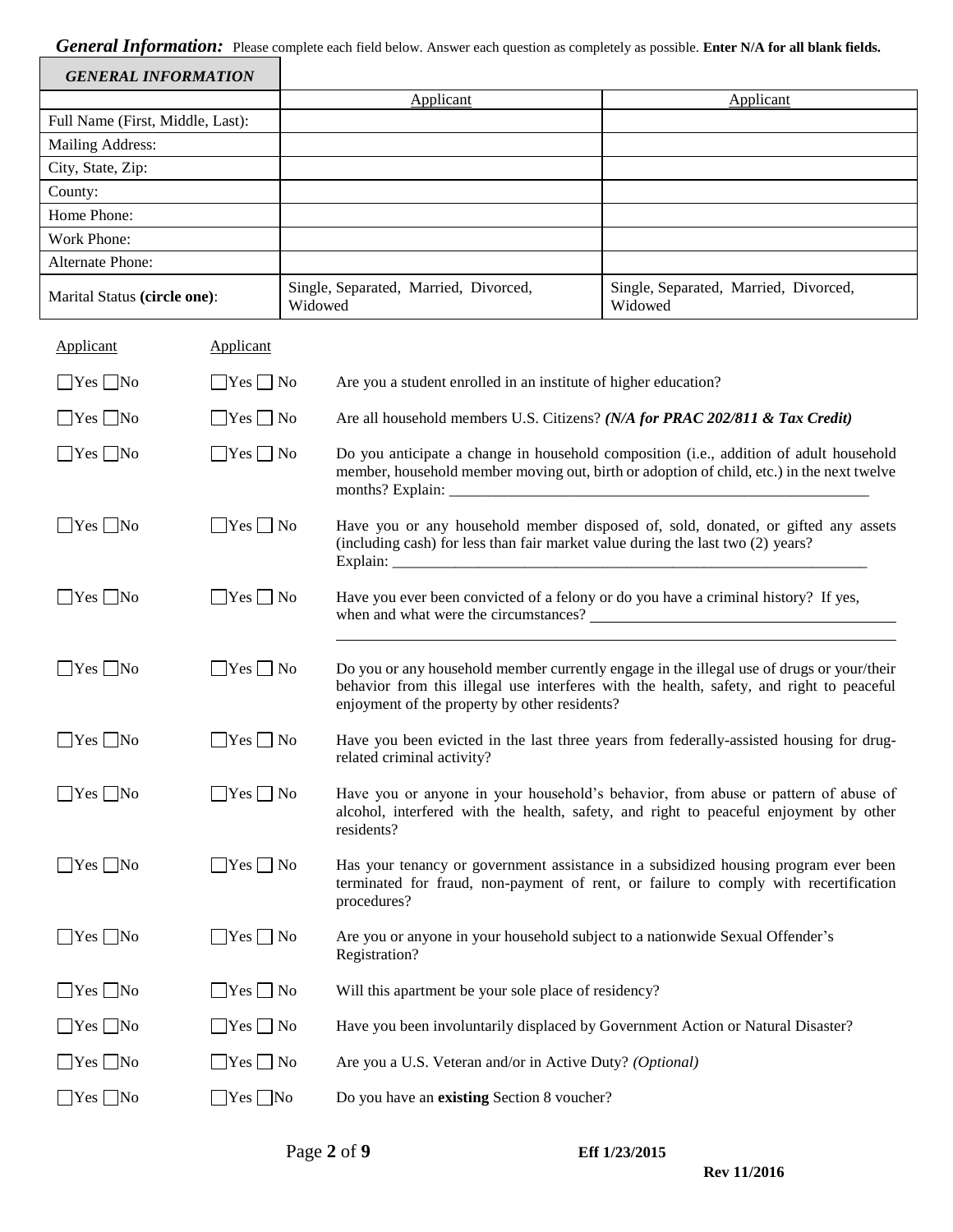#### *Employment Status:*

Please answer each applicable question if you are **currently employed or have been employed within the last year**. Enter **N/A** for fields that **do not apply**. If you have been **unemployed over the last year or have never worked**, enter **N/A in ALL fields**.

| <b>EMPLOYMENT STATUS</b>                         |                  |           |
|--------------------------------------------------|------------------|-----------|
|                                                  | <b>Applicant</b> | Applicant |
| Are you currently employed? If yes, where?       |                  |           |
| If employed, what is your occupation?            |                  |           |
| If employed, list current wage and frequency:    |                  |           |
| If unemployed within last year, enter last day   |                  |           |
| worked. Otherwise enter N/A.                     |                  |           |
| If unemployed, did you receive layoff notice?    |                  |           |
| Are you receiving unemployment benefits?         |                  |           |
| unemployed, have you received<br>If<br>any       |                  |           |
| employment income in the past 12 months? If yes, |                  |           |
| from what source $(s)$ ?                         |                  |           |
| If unemployed, why?( <i>IDAHO only</i> )         |                  |           |
| Otherwise, enter N/A here:                       |                  |           |

### *Income/Cash Benefits:*

Please enter dollar amounts as *estimated GROSS monthly* figures for *all sources of income.* Please round your figures to the nearest dollar amount. **For income that does not apply, enter zero (0) in each field. Do not use N/A in this section.**

#### *INCOME/CASH BENEFITS*

|                                            | Applicant | Applicant |  |
|--------------------------------------------|-----------|-----------|--|
| Alimony                                    |           |           |  |
| Business/Self-Employment - NET             | \$        |           |  |
| Child Support Income                       | \$        |           |  |
| <b>Employment Wage Earnings</b>            | ъ.        |           |  |
| Pension Income                             | እ         |           |  |
| Recurring Assistance from Others           | ъ.        |           |  |
| Retirement Income                          |           |           |  |
| School Financial Assistance                |           |           |  |
| Social Security Benefits                   |           |           |  |
| <b>SSI</b> Benefits                        |           |           |  |
| TANF/AFDC/Monetary Public Assistance       | \$        |           |  |
| Tribal per Capita Income                   | \$        |           |  |
| <b>Unearned Income for Members Under18</b> | \$        |           |  |
| <b>Unemployment Benefits</b>               |           |           |  |
| <b>Veterans Benefits</b>                   | Φ         |           |  |
| <b>Other Income</b>                        | Φ         |           |  |
| <b>TOTAL MONTHLY INCOME</b>                | \$        |           |  |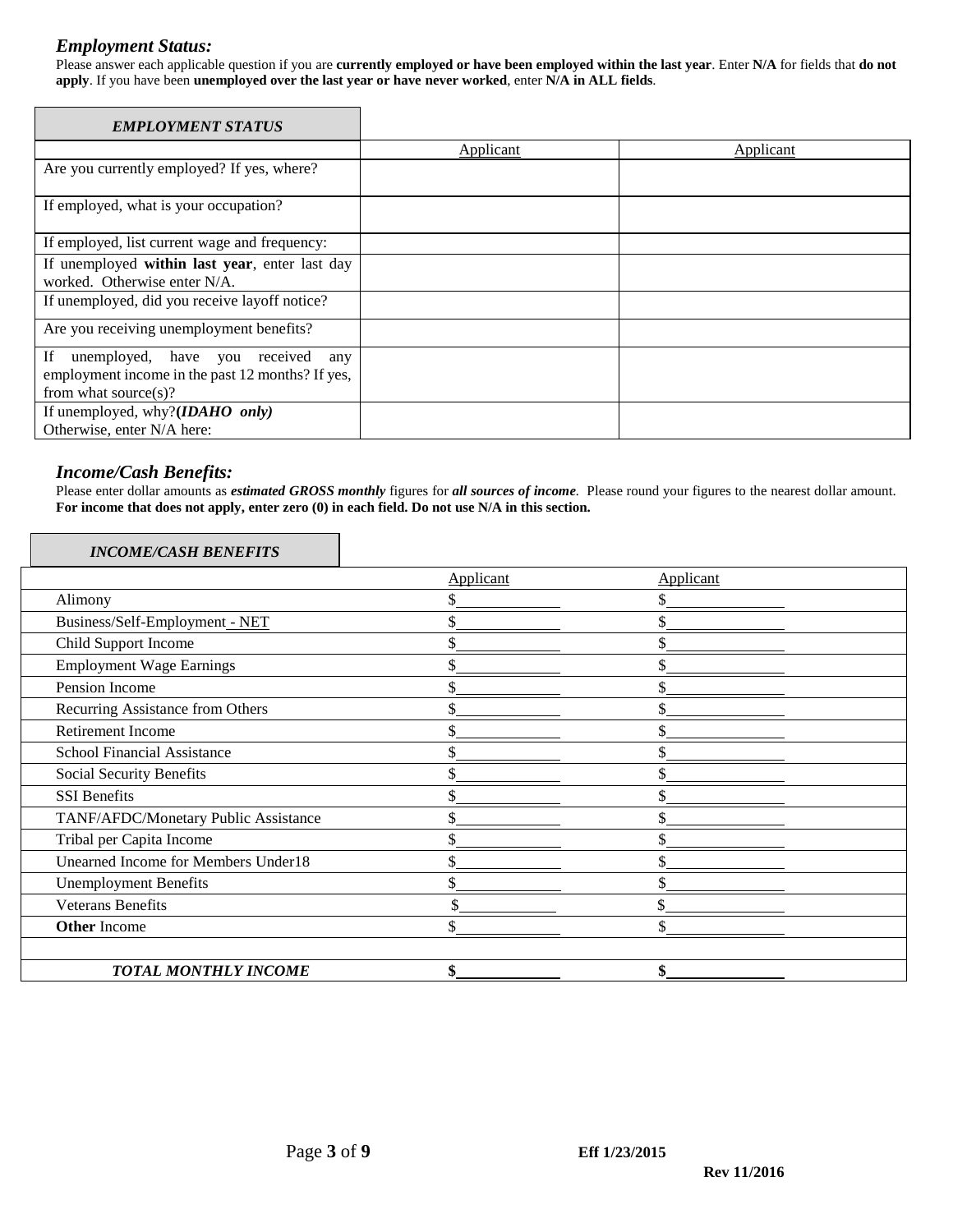#### *Assets:*

List **each** household member (including minors) & indicate assets held for each member in the asset table below. \***Type of assets to include: checking, savings, money market, house, land, stocks, bonds, certificates of deposit, retirement, pension funds, insurance policies, trusts, annuities, pay cards, prepaid debit cards, cash or other forms of capital investments**. DO NOT LIST THE VALUE OF PERSONAL AUTOMOBILES OR HOUSEHOLD FURNISHINGS. **[NOTE: Each member must be listed. Enter member name in designated field followed by "None" in the Type of Asset field for those who do not have any. Otherwise, list assets held per member & value]**

| <b>HOUSEHOLD ASSETS</b> |                |              |
|-------------------------|----------------|--------------|
| Household Member's Name | Type of Asset* | Value $(\$)$ |
|                         |                |              |
|                         |                |              |
|                         |                |              |
|                         |                |              |
|                         |                |              |
|                         |                |              |

#### *Household Composition:*

In the table below, list the additional household members who will reside in the household not already listed on page 1 or on an additional application. **Include total number of household members in field at bottom of table to include members who may be listed on an additional application. Please also include any "unborn" children.**

| <b>HOUSEHOLD COMPOSITION</b> |                |                   |     |                              |                                 |                                                 |                                                         |                     |                            |
|------------------------------|----------------|-------------------|-----|------------------------------|---------------------------------|-------------------------------------------------|---------------------------------------------------------|---------------------|----------------------------|
| <b>Name</b><br>(First/Last)  | *Gender<br>M/F | <b>Birth date</b> | Age | Grade<br>in<br><b>School</b> | Do you<br>have full<br>custody? | If not,<br>list<br>percent<br>age of<br>custody | **Social Security<br><b>Number</b><br>regardless of age | *Race<br>(See Pg 1) | *Ethnicity<br>(See Pg $1)$ |
| a.                           |                |                   |     |                              |                                 |                                                 |                                                         |                     |                            |
| b.                           |                |                   |     |                              |                                 |                                                 |                                                         |                     |                            |
| c.                           |                |                   |     |                              |                                 |                                                 |                                                         |                     |                            |
| d.                           |                |                   |     |                              |                                 |                                                 |                                                         |                     |                            |
| e.                           |                |                   |     |                              |                                 |                                                 |                                                         |                     |                            |
| f.                           |                |                   |     |                              |                                 |                                                 |                                                         |                     |                            |
| Total # of HH Members        |                |                   |     |                              |                                 |                                                 |                                                         |                     |                            |

**Include Members on page one**

Household Member #: a.  $\qquad b.$  , b.  $\qquad c.$  , c.  $\qquad d.$  , e. **\*I decline to provide my Gender, Race and Ethnicity data (Each Household Member has the option to sign above if they're declining to provide this information.)**

**\*\*Not Required: Information from applicants who were age 62 or older as of January 31, 2010, and who do not have a SSN, if they were receiving HUD rental assistance at another location on January 31, 2010.**

#### *Special Needs (Optional):*

Please answer the following questions.

Are you or another household member disabled?  $\Box$  Yes  $\Box$  No

Do you or a household member require a special accommodation in your unit or need accessible features in the unit?

 $\bigcap$ Yes  $\bigcap$ No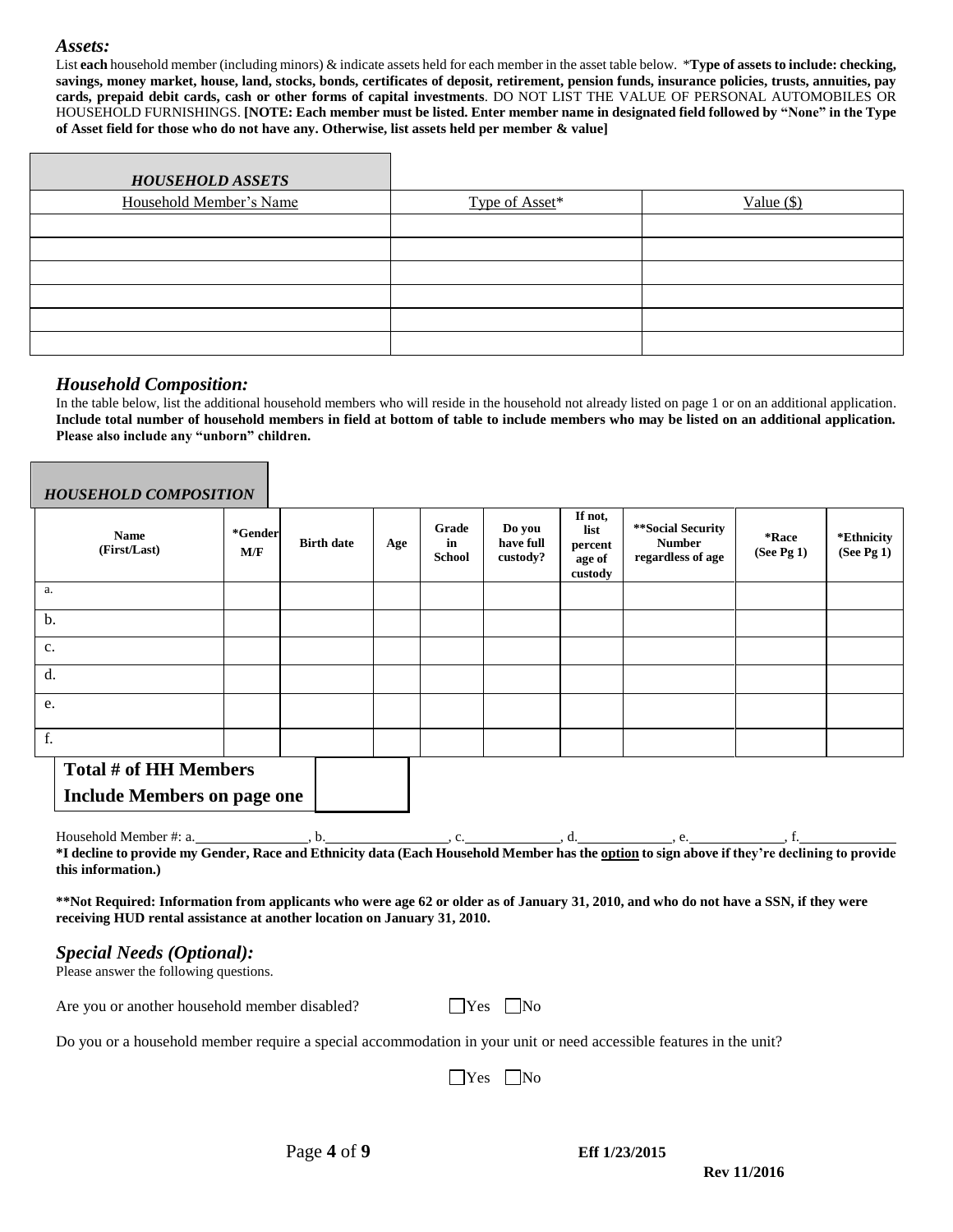# *Special Needs (Optional) Continued:*

*If yes, select applicable accessibility needs below:*

| Accommodation                                |
|----------------------------------------------|
| <b>Wheelchair Accessible</b>                 |
| Walker/Cane Accessible                       |
| Other Mobility Impairment Accessible         |
| Other Vision Impairment Accessible           |
| Other Hearing Impairment Accessible          |
| <b>Other Permanent Disability Accessible</b> |
| <b>Accessible Parking Space</b>              |
| Live-in Attendant                            |

*If attendant is needed, please give name of attendant & ordering physician:*

Name of Live-in Attendant Name and Phone Number of Physician Name and Phone Number of Physician

\_\_\_\_\_\_\_\_\_\_\_\_\_\_\_\_\_\_\_\_\_\_\_\_\_\_\_\_\_\_\_\_\_\_\_\_\_\_\_\_\_\_\_\_\_\_\_

#### *Emergency Contact (Optional):*

Please list the name and phone number of the person we should contact if we cannot reach you in the event of an emergency.

First/Last Name Phone Number

## *Expenses (HUD-assisted units only):*

Please enter dollar amount as *estimated monthly* figure for *all applicable expenses.* **For fields that do not apply, enter zero (0). Do not use N/A in this section.**

| <b>EXPENSES</b>                                   |           |           |  |
|---------------------------------------------------|-----------|-----------|--|
|                                                   | Applicant | Applicant |  |
| Caregiver/Caregiver Duties                        |           |           |  |
| Child Care                                        |           | \$        |  |
| <b>Companion Animal Related</b>                   |           | \$        |  |
| Dependent Care                                    |           | \$        |  |
| Disability Related Equipment                      |           | \$        |  |
| Disability Related-Other                          |           | \$        |  |
| Health Insurance Related-Other                    |           | \$        |  |
| Medical Related-Other                             |           | \$        |  |
| Medicare Premium                                  |           | \$        |  |
| Other Anticipated Medical                         |           | \$        |  |
| Over-the-Counter Medication Approved by Physician |           | \$        |  |
| <b>Prescription Medication</b>                    |           | ፍ         |  |
| Service Animal Related                            |           | ፍ         |  |
|                                                   |           |           |  |
| <b>TOTAL MONTHLY EXPENSE</b>                      | \$        | \$        |  |
|                                                   |           |           |  |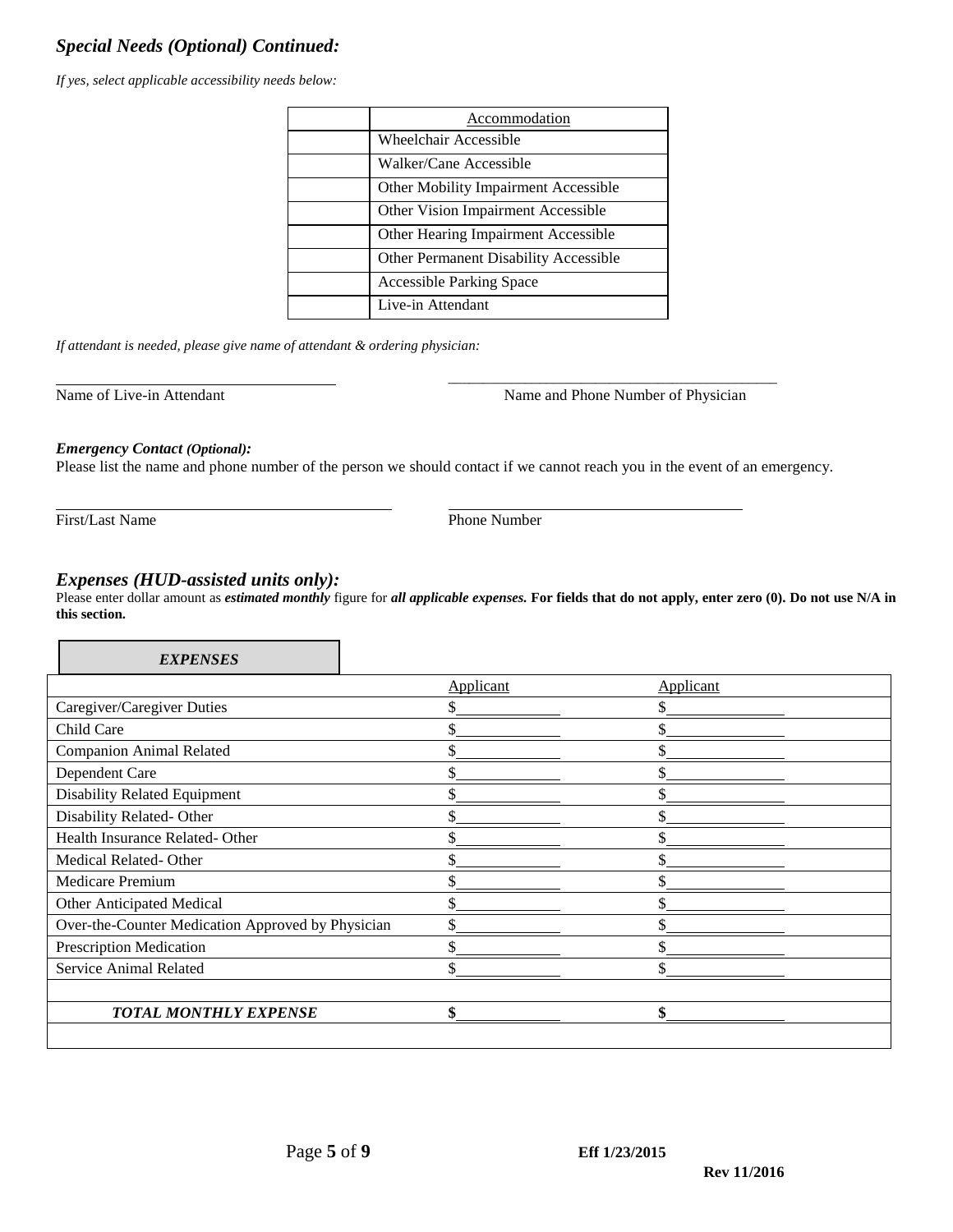*Residential History:* Please provide consecutive residential history. **This includes the addresses for family/friends you reside with, whether or not you pay rent, current/previous landlords & homeless shelters.**

| <b>RESIDENTIAL HISTORY</b>                                      |                                      |                                      |
|-----------------------------------------------------------------|--------------------------------------|--------------------------------------|
|                                                                 | Applicant                            | Applicant                            |
| Name of CURRENT Housing Provider OR<br>Property:                |                                      |                                      |
| List affiliation (circle one):                                  | Family/Friend/Landlord/Owned/Shelter | Family/Friend/Landlord/Owned/Shelter |
| Address of Provider:                                            |                                      |                                      |
| Address of Applicant (if different):                            |                                      |                                      |
| Provider/Property Phone Number:                                 |                                      |                                      |
| Dates of Occupancy:<br>$(mm/yy - mm/yy)$                        |                                      |                                      |
| Did you pay rent? If so, how much per month?                    |                                      |                                      |
| Where you evicted or is eviction pending? If<br>so, why?        |                                      |                                      |
|                                                                 | Applicant                            | Applicant                            |
| Name of PREVIOUS Housing Provider OR<br>Property:               |                                      |                                      |
| List affiliation (circle one):                                  | Family/Friend/Landlord/Owned/Shelter | Family/Friend/Landlord/Owned/Shelter |
| Address of Provider:                                            |                                      |                                      |
| Address of Applicant (if different):                            |                                      |                                      |
| Provider/Property Phone Number:                                 |                                      |                                      |
| Dates of Occupancy:<br>$(mm/yy - mm/yy)$                        |                                      |                                      |
| Did you pay rent? If so, how much per month?                    |                                      |                                      |
| Were you evicted or is eviction pending? If so,<br>explain why: |                                      |                                      |
|                                                                 | Applicant                            | Applicant                            |
| Name of PREVIOUS Housing Provider OR<br>Property                |                                      |                                      |
| List affiliation (circle one):                                  | Family/Friend/Landlord/Owned/Shelter | Family/Friend/Landlord/Owned/Shelter |
| Address of Provider:                                            |                                      |                                      |
| Address of Applicant (if different):                            |                                      |                                      |
| Provider/Property Phone Number:                                 |                                      |                                      |
| Dates of Occupancy:<br>$(mm/yy - mm/yy)$                        |                                      |                                      |
| Did you pay rent? If so, how much per month?                    |                                      |                                      |
| Were you evicted or is eviction pending? If so,<br>explain why: |                                      |                                      |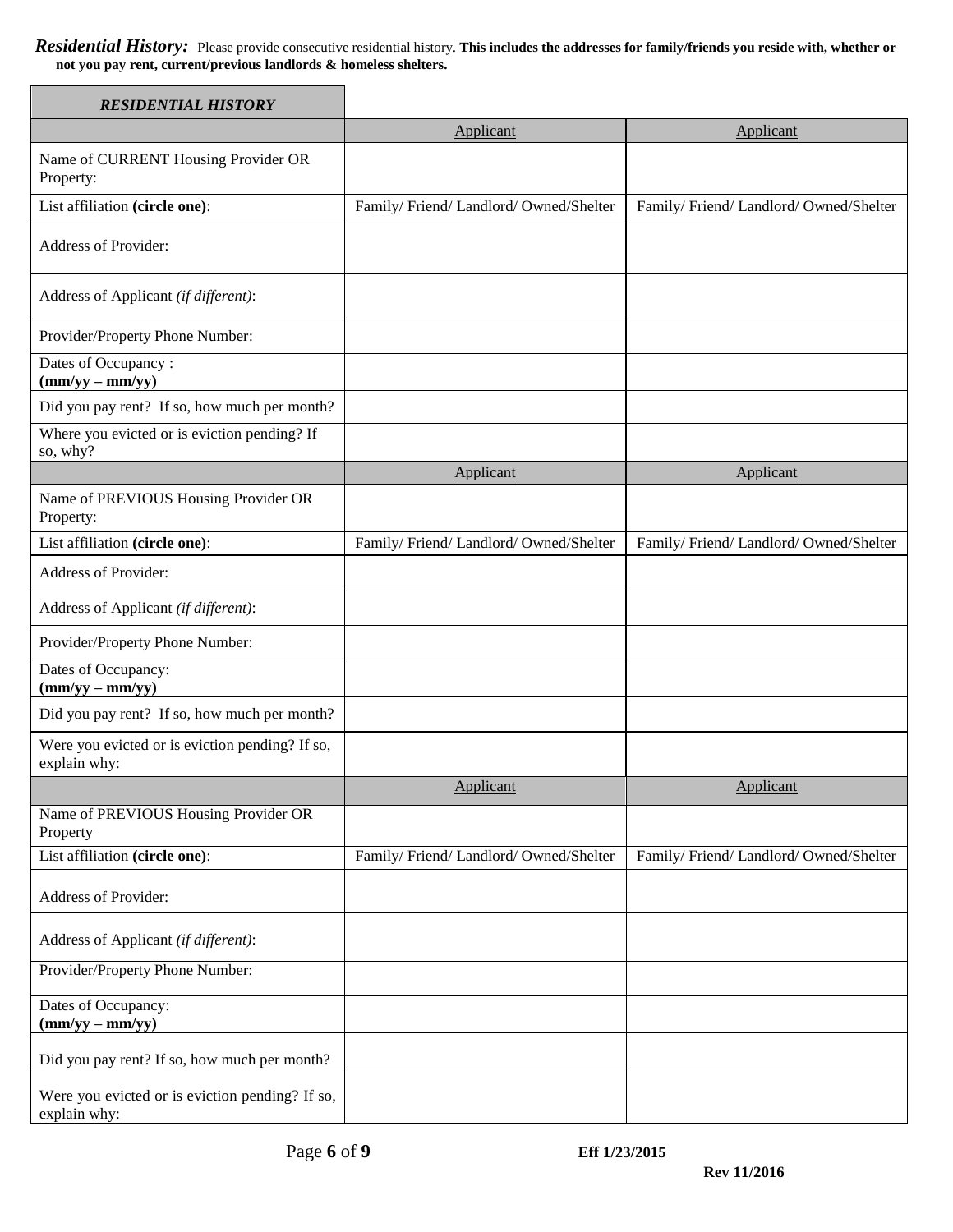**Please list all states and** *counties* **you, and all household members, have resided in:** 

| <b>Applicant 1:</b>                                             |  |                     |
|-----------------------------------------------------------------|--|---------------------|
|                                                                 |  |                     |
| COUNTY: COUNTY: COUNTY: COUNTY: COUNTY: COUNTY: COUNTY:         |  |                     |
| <b>Applicant 2:</b>                                             |  |                     |
| ST:                                                             |  | ST: ST: ST: ST: ST: |
| COUNTY: COUNTY: COUNTY: COUNTY: COUNTY: COUNTY: COUNTY: COUNTY: |  |                     |
|                                                                 |  |                     |

#### *POLICY STATEMENT & CERTIFICATION*

Any general information included as part of an individual household member's records will be made accessible between departments. Other information not routinely in a household's records may be shared between professional staff on a need-to-know basis at the discretion of the department or site head staff person. Information, which involves criminal acts, including use of physical force, offenses against other persons, child abuse and neglect, etc., will be automatically reported to appropriate authorities as required by law.

I/We am/are applying for housing and state that all information provided herein is true, accurate, and complete to the best of my knowledge and belief. Application includes pages 1 through 6 of this application. The information obtained will be used for management purposes only and will be held in confidence.

Acknowledgment of being informed of the above:

| Signature of Applicant | Date |
|------------------------|------|
|                        |      |

l

l

Signature of Applicant Date

#### **ACKNOWLEDGEMENT**

**Any changes to your income, assets, household composition or student status from the date you signed your application up to your move in date, must be reported to Mercy Housing Management. Failure to do so could result in denial of your move in. If after move in we discover that changes were not reported, Mercy Housing Management may be required to take steps that could result in eviction.**

**\_\_\_\_\_\_\_ \_\_\_\_\_\_\_\_ Initials Initials**

#### *PENALTIES FOR MISUSING THIS CONSENT*

*Title 18, Section 1001 of the U.S. Code states that a person is guilty of a felony for knowingly and willingly making false or fraudulent statements to any department of the United States Government. HUD and any owner (or any employee of HUD or the owner) may be subject to penalties for unauthorized disclosures or improper use of information collected based on the consent form. Use of the information collected based on this verification form is restricted to the purposes cited above. Any person, who knowingly or willingly requests, obtains or discloses any information under false pretenses concerning an applicant or participant may be subject to a misdemeanor and fined not more than \$5,000. Any applicant or participant affected by negligent disclosure of information may bring civil action for damages, and seek other relief, as may be appropriate, against the officer or employee of HUD or the owner responsible for the unauthorized disclosure or improper use. Penalty provisions for misusing the social security number are contained in the \*\*Social Security Act at 208 (a) (6), (7) and (8). Violation of these provisions are cited as violations of 42 U.S.C. 408 (a) (6), (7) and (8) \*\*. 6/29/2007*

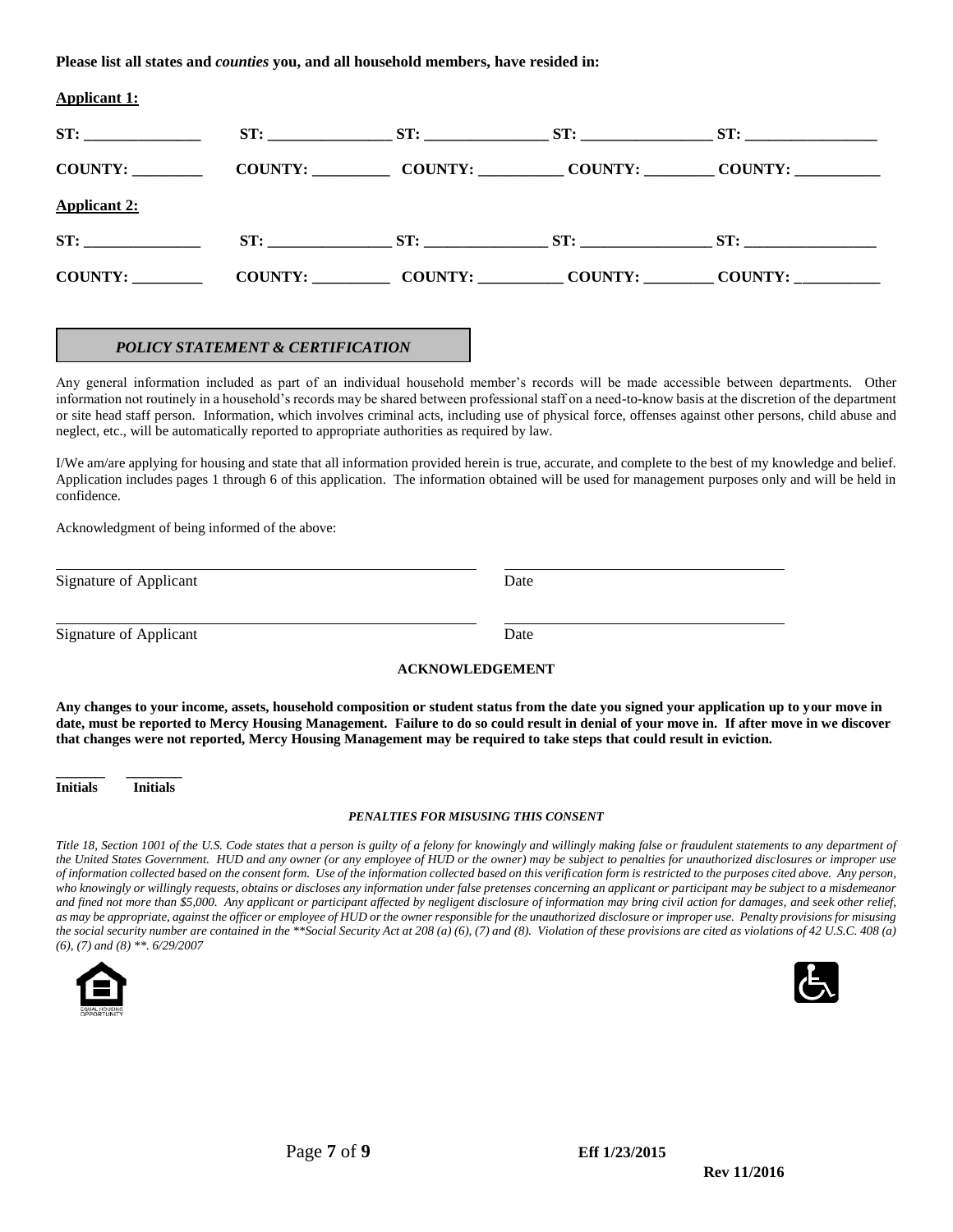#### **APPLICATION CLARIFICATION NOTES**

This section is to be used only to clarify items listed on the application itself.

Item:

Item:

| Item: |  |  |
|-------|--|--|
|       |  |  |
|       |  |  |
|       |  |  |
|       |  |  |
|       |  |  |

| Item: |  |  |
|-------|--|--|
|       |  |  |
|       |  |  |
|       |  |  |
|       |  |  |
|       |  |  |

| Item: |  |  |
|-------|--|--|
|       |  |  |
|       |  |  |
|       |  |  |
|       |  |  |
|       |  |  |
|       |  |  |

Item:





*Discrimination Prohibited: The landlord will not discriminate based upon race, color, religion, creed, national origin, sex, age, familial status, or disability.*